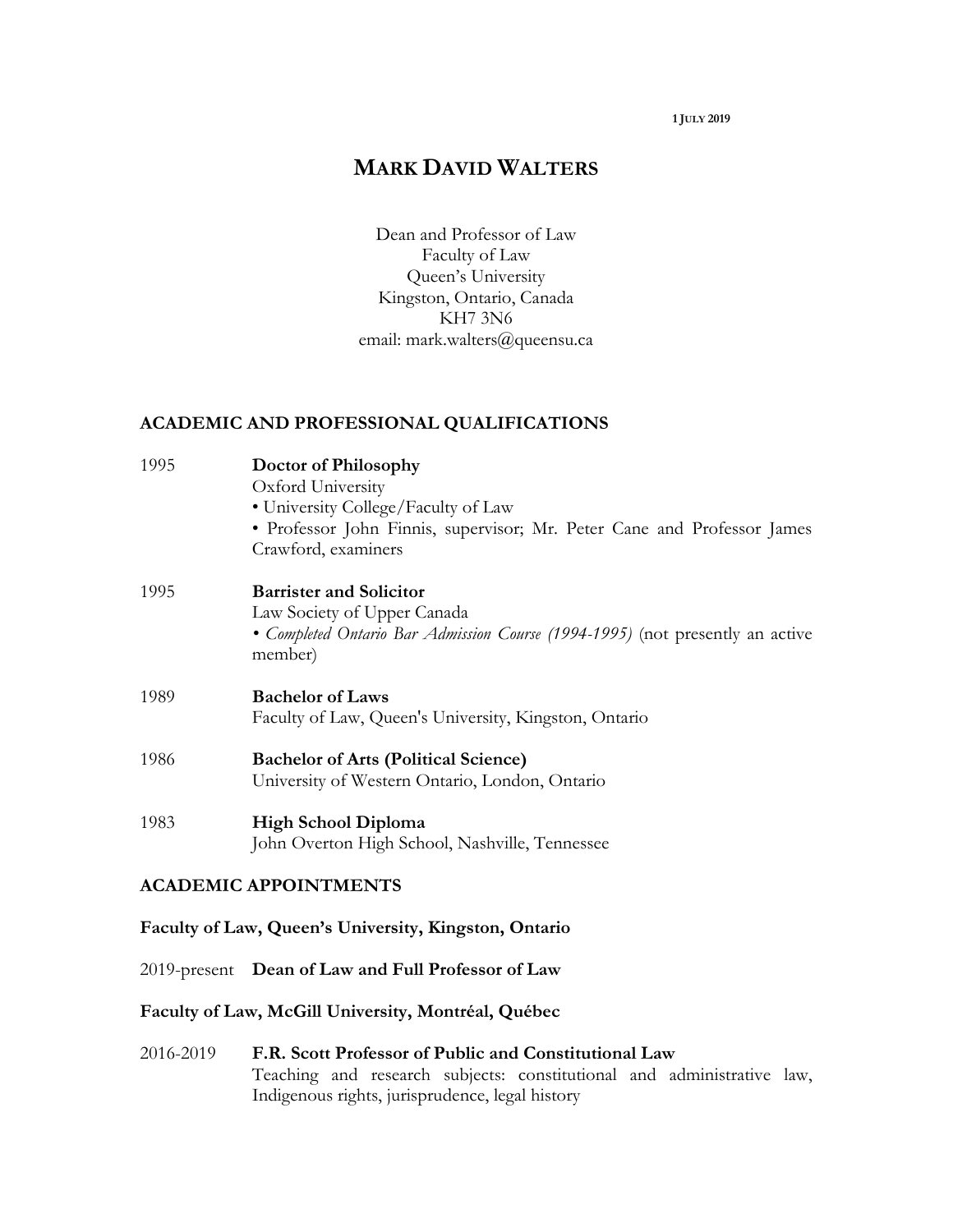#### **Faculty of Law, Queen's University, Kingston, Ontario**

- 2008-2010 **Associate Dean (Graduate Studies & Research)**
- 2002-2008 **Associate Professor**
- 1999-2002 **Assistant Professor**

#### **Oxford University, Oxford, U.K.**

#### 1997-1999 **New College**

Fellow and Tutor in Law (five-year fellowship)

• Taught constitutional law, administrative law, European Community law, and tort law

#### 1996-1997 **Merton College**

Lecturer in Law

• Taught constitutional law, administrative law, and tort law

#### **OTHER EMPLOYMENT**

| 1996      | Lerner & Associates, Barristers & Solicitors, Toronto           |
|-----------|-----------------------------------------------------------------|
|           | Associate Lawyer                                                |
|           | • Litigation in the area of Aboriginal title and treaty rights  |
| 1989-1990 | Court of Appeal for Ontario, Osgoode Hall, Toronto<br>Law Clerk |

• Clerked for Chief Justice Howland and Justices Carthy, Finlayson and Brooke

#### **AWARDS, SCHOLARSHIPS, FELLOWSHIPS, AND GRANTS**

**H.L.A. Hart Fellowship**, Oxford Centre for Ethics and Philosophy of Law, Oxford University, Hilary Term 2013

**Herbert Smith Visitor,** Faculty of Law, University of Cambridge, Easter Term, 2013

**Visiting Fellow, Pembroke College, Cambridge**, Easter Term, 2013

**Award for Excellence in Graduate Supervision**, Queen's University, 2012

**Sir Neil MacCormick Fellowship**, University of Edinburgh, School of Law, July-September, 2010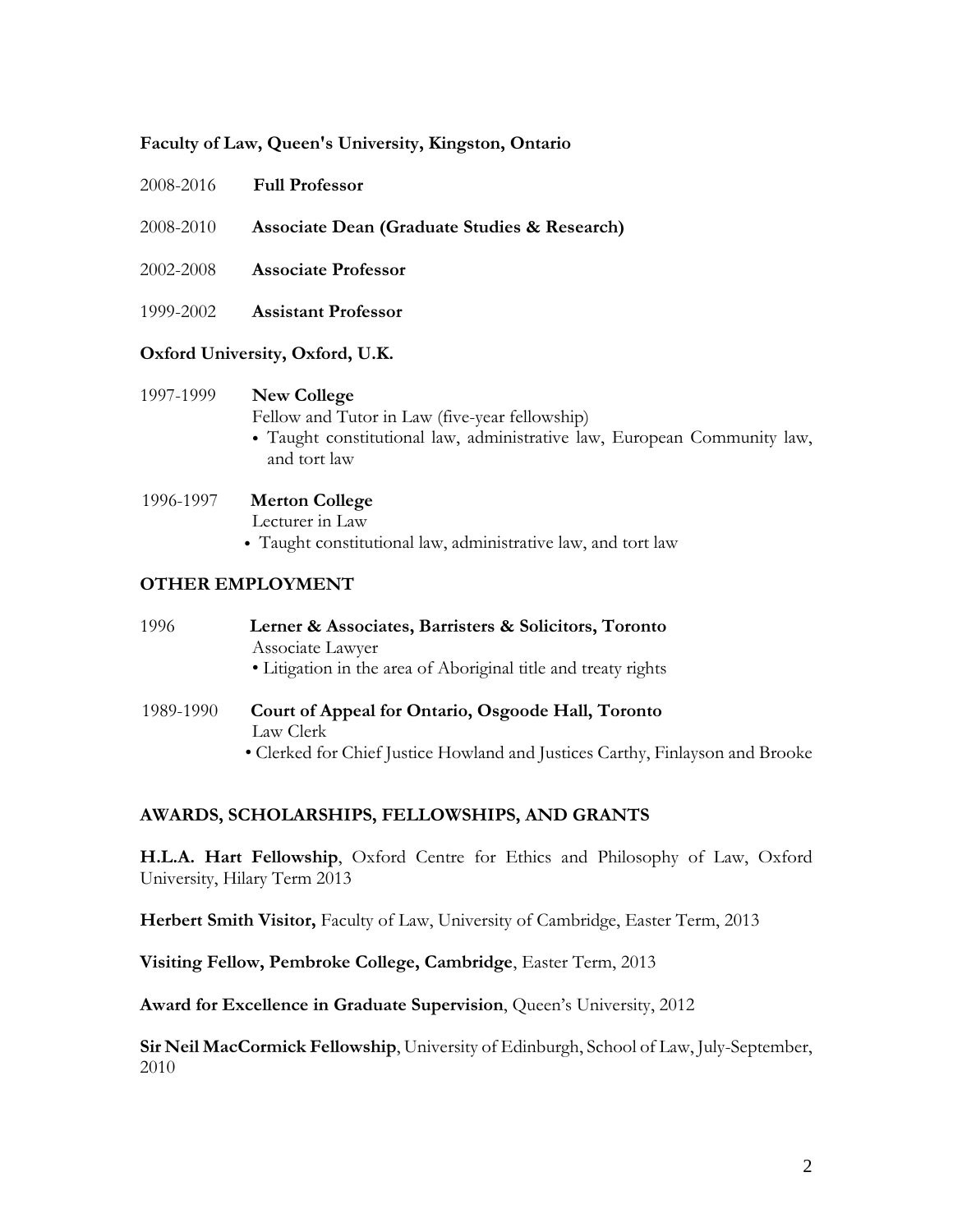**Standard Research Grant, Social Sciences and Humanities Research Council**, 2008- 2012 (awarded for research on liberal and indigenous approaches to the Rule of Law)

### **Canadian Association of Law Teachers' Award for Academic Excellence**, 2006

**Herbert Smith Visitor,** Faculty of Law, University of Cambridge, Lent Term, 2005

### **Visiting Fellowship, Clare Hall, University of Cambridge**, 2004-2005

**Jules and Gabrielle Léger Fellowship**, 2002-2003, Social Sciences and Humanities Research Council (awarded for research on the Crown and its representatives, and their contribution to Canadian society)

**Standard Research Grant, Social Sciences and Humanities Research Council**, 2002- 2005 (awarded for research on Aboriginal legal and constitutional history in Canada)

**Advisory Research Committee, Queen's University**: research grant, 2001-2002

**Canadian Association of Law Teachers' Scholarly Paper Award**, 2001, for "The Common Law Constitution in Canada: Return of *Lex Non Scripta* as Fundamental Law" (2001), 51 *University of Toronto Law Journal* 91-141

### **Appointment to the Faculty of Law as a Queen's National Scholar**, 1999

**David Watson Prize**, 1998, awarded by the Queen's Law Journal for "Aboriginal Rights, Magna Carta and Exclusive Rights to Fisheries in the Waters of Upper Canada" (1998), 23 *Queen's Law Journal* 301-368

**Association of Commonwealth Universities and the British Council: Commonwealth Scholarship**, 1990-1993, provided tuition and living expenses for doctoral studies at Oxford

### **Faculty of Law, Queen's University, Course Prizes**

1989: Law '64 Prize for Legal Writing, Stitt, Baker & McKenzie Legal Writing Prize in Labour Law, David Sabbath Prize in Remedies, David Sabbath Prize in Tax Theory and Policy 1988: Prize in Collective Agreement and Arbitration, Prize in Individual Employment Relationship, Stringer, Brisbin & Humphrey Prize in Labour Law, Stitt, Baker & McKenzie Legal Writing Prize in Labour Law;

1987: David Sabbath Prize in Public Law, Canada Law Book Company Book Prize in Torts 1986: Entrance Scholarship

### **University of Western Ontario, Course Prizes**

1985: Andrew Grant Scholarship in Political Science 1984: Bishop Luxton Prize in Philosophy, Huron College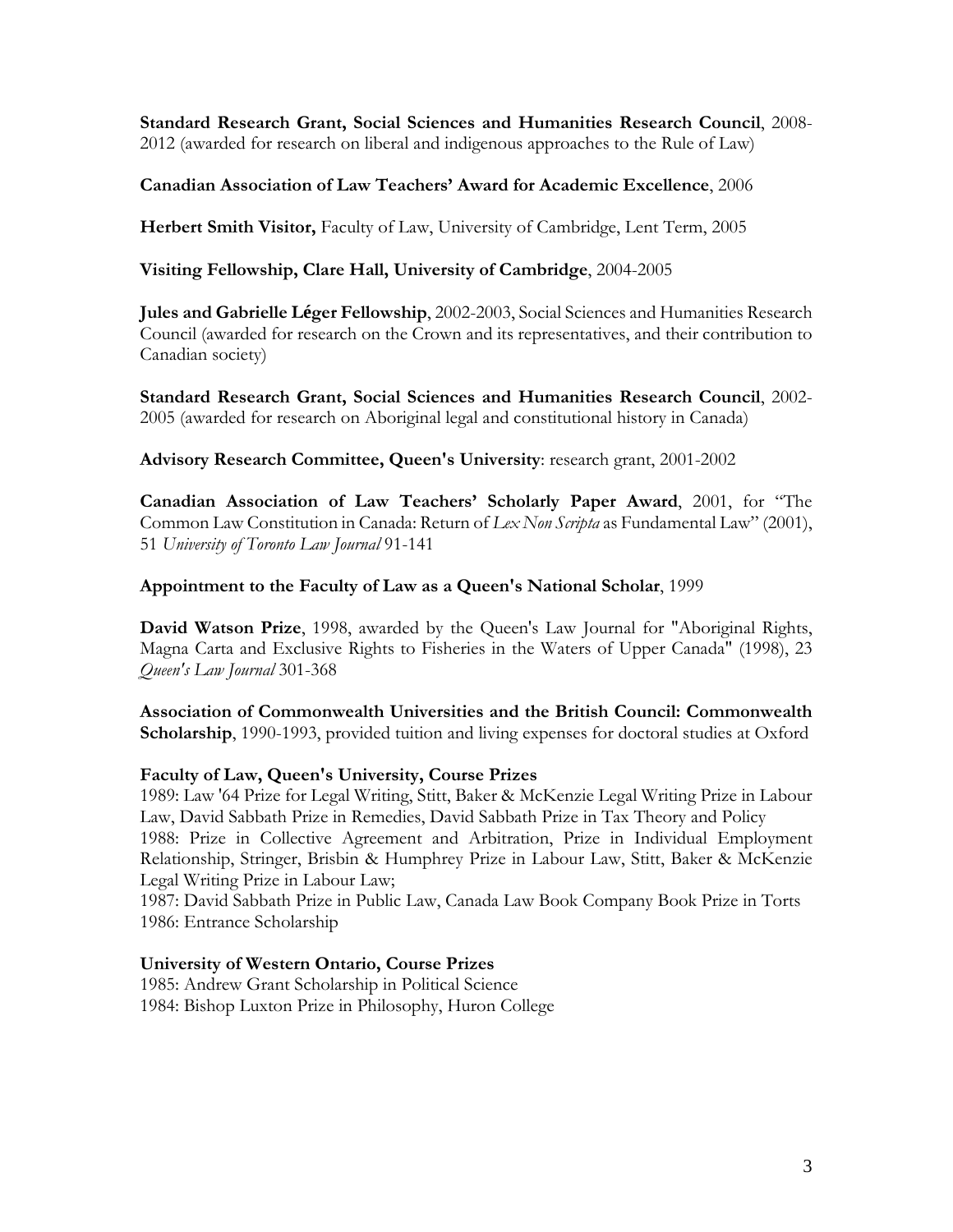### **PUBLICATIONS**

#### **Books**

*A.V. Dicey and the Common Law Constitutional Tradition: 'A Legal Turn of Mind'* (Cambridge University Press, forthcoming in 2019)

### **Book Chapters**

"Constitutive Power and the Nation(s) of Quebec" in Richard Albert and Leonid Sirota (eds.), *Does Quebec Need a Written Constitution?* (Montreal & Kingston: Queen's-McGill University Press, forthcoming)

"The Spirit of Legality: A.V. Dicey and the Rule of Law" in Martin Loughlin and Jens Meierhenrich (eds.), *The Cambridge Companion to the Rule of Law* (Cambridge: Cambridge University Press, forthcoming)

"The Charter and the Idea of Canada" in Serge Joyal and Judith Seidman (eds.), *Reflecting on our Past and Embracing our Future: A Senate Initiative for Canada* (Montreal & Kingston: McGill-Queen's University Press, 2018), 172-188

"Foreword" in John Helis, *Quasi-constitutional Laws of Canada* (Toronto: Irwin Law, 2018), xvxviii

"Deliberating about Constitutionalism" in Hoi Kong, Ron Levy, Graeme Orr and Jeff King (eds.), *The Cambridge Handbook of Deliberative Constitutionalism* (Cambridge: Cambridge University Press, 2018), chapter 12, 167-180

"The British Legal Tradition in Canadian Constitutional Law" in Nathalie Des Rosiers, Patrick Macklem and Peter Oliver (eds.), *The Oxford Handbook of the Canadian Constitution* (Oxford: Oxford University Press, 2017), chapter 5, 105-134

"Rights and Remedies within Common Law and Indigenous Legal Traditions: Can the Covenant Chain be Judicially Enforced Today?" in John Borrows and Michael Coyle (eds.), *The Right(s) Relationship: Reimagining the Implementation of Historical Treaties* (Toronto: University of Toronto Press, 2017), chapter 7, 187-205

"The Unwritten Constitution as a Legal Concept" in David Dyzenhaus and Malcolm Thorburn (eds.), *The Philosophical Foundations of Constitutional Law* (Oxford: Oxford University Press, 2016), chapter 3, 33-52

"'Looking for a knot in a bulrush': Reflections on Aboriginal and Crown Sovereignty", in Patrick Macklem and Douglas Sanderson (eds.), *From Recognition to Reconciliation: Essays on the Constitutional Entrenchment of Aboriginal and Treaty Rights* (Toronto: University of Toronto Press, 2016), chapter 2, 35-64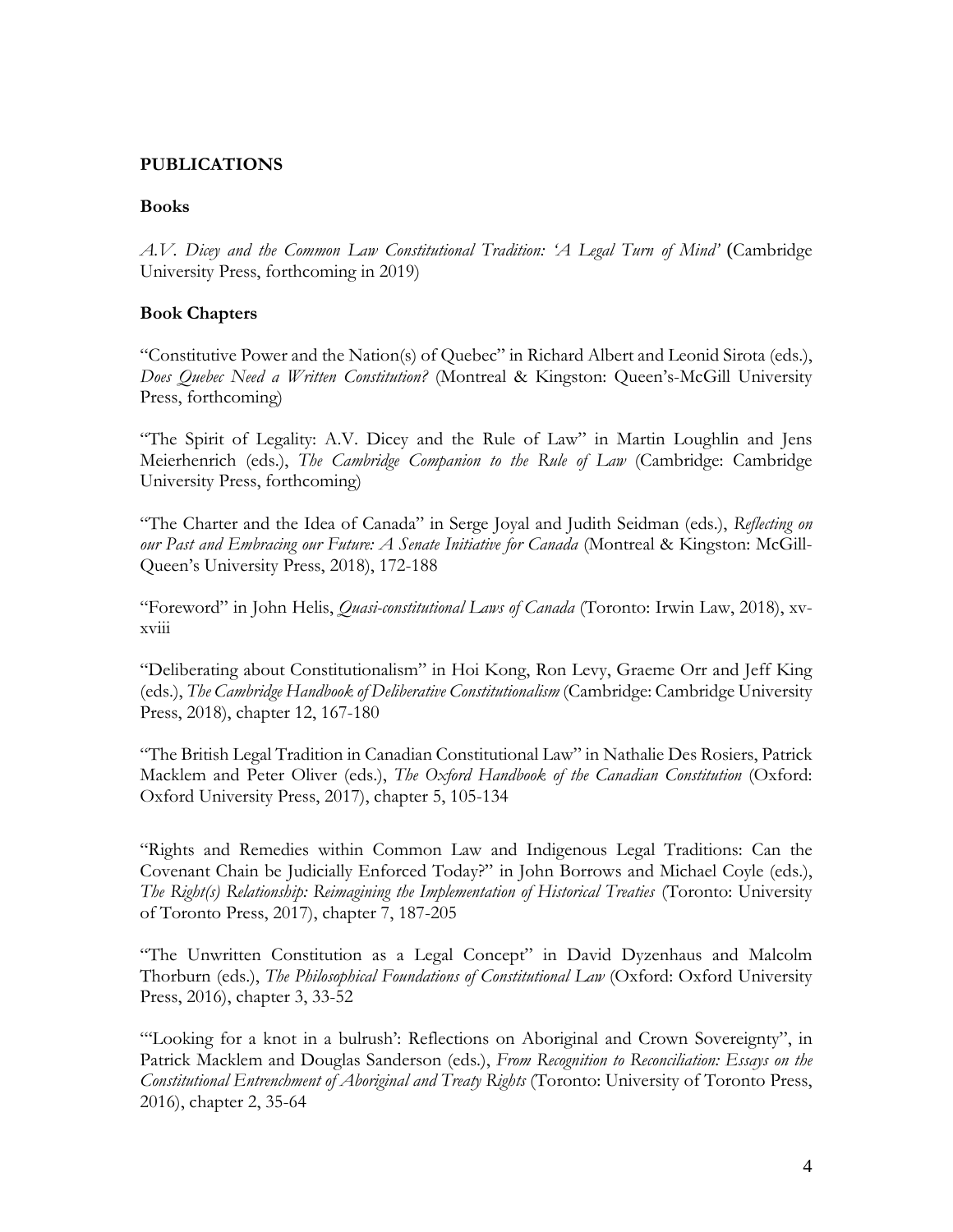"The Aboriginal Charter of Rights: The Royal Proclamation of 1763 and the Constitution of Canada" in Terry Fenge and Jim Aldridge (eds.), *Creating Canada: From the Royal Proclamation of 1763 to Modern Treaties* (Montreal and Kingston: McGill-Queen's University Press, 2015), chapter 5, 49-68

"Respecting Deference as Respect: Rights, Reasonableness and Proportionality in Canadian Administrative Law" in Mark Elliott and Hanna Wilberg (eds.), *The Scope and Intensity of Substantive Review: Traversing Taggart's Rainbow* (Oxford: Hart Publishing, 2015), chapter 15, pp. 395-422

"Succession to the Throne and the Architecture of the Constitution of Canada" in Philippe Lagassé and Michel Bédard (eds.), *The Crown and Parliament* (Montreal: Éditions Yvon Blais, 2015), chapter 10, 263-292

"Your Sovereign and Our Father': The Imperial Crown and the Idea of Legal-Ethnohistory" in Shaunnagh Dorsett and Ian Hunter (eds.), *Law and Politics in British Colonial Thought: Transpositions of Empire* (Houndmills: Palgrave Macmillan, 2010), chapter 5, pp. 91-108

**"**Jurisdiction, Functionalism and Constitutionalism in Canadian Administrative Law**"**, in Christopher Forsyth, Mark Elliott, Swati Jhaveri, Michael Ramsden, & Anne Scully Hill (eds.), *Effective Judicial Review: A Cornerstone of Good Governance* (Oxford: Oxford University Press, 2010), chapter 18, pp. 300-316

**"**Promise and Paradox: The Emergence of Indigenous Rights Law in Canada**"** in Shin Imai, Kent McNeil and Benjamin J. Richardson (eds.), *Indigenous Peoples and the Law: Comparative and Critical Perspectives* (Oxford: Hart Publishing, 2009), chapter 2, pp. 21-50

"The Jurisprudence of Reconciliation: Aboriginal Rights in Canada" in Will Kymlicka & Bashir Bashir (eds.), *The Politics of Reconciliation in Multicultural Societies* (Oxford: Oxford University Press, 2008), chapter 8, pp. 165-191

"Written Constitutions and Unwritten Constitutionalism" in Grant Huscroft (ed.), *Expounding the Constitution: Essays in Constitutional Theory* (Cambridge: Cambridge University Press, 2008), chapter 10, pp. 245-276

"Human Rights at Common Law and under the Constitution Act, 1867" in Leonard Rotman (ed.), *Constitutional Law: Cases, Commentary and Principles* (Toronto: Carswell, 2008), chapter 15, pp. 733-767

"'Common Public Law in the Age of Legislation': David Mullan and the Unwritten Constitution" in Michael Taggart and Grant Huscroft (eds.), *Inside and Outside Canadian Administrative Law: Essays in Honour of David Mullan* (Toronto: University of Toronto Press, 2006), pp. 421-447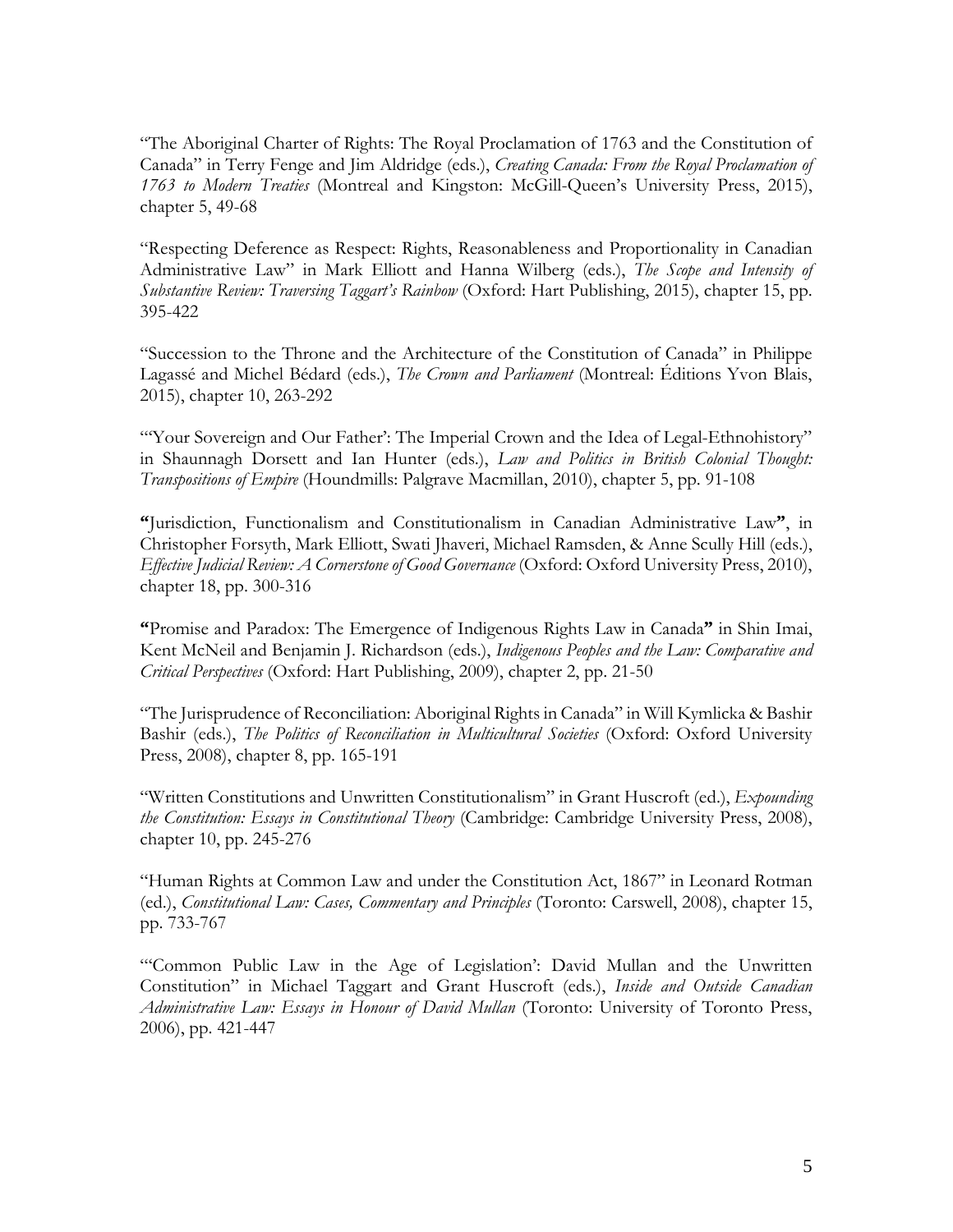"Constitutional Law and Aboriginal Economic Development in Canada" in Dwight Dorey and Joseph Magnet (eds.), *Legal Aspects of Aboriginal Business Development* (Toronto: LexisNexis Butterworths, 2005), chapter 12, pp. 241-261

"The Common Law Constitution and Legal Cosmopolitanism" in David Dyzenhaus (ed.), *The Unity of Public Law* (Oxford: Hart Publishing, 2004), chapter 16, 431-454

"Towards a 'Taxonomy' for the Common Law, Legal History, and the Recognition of Aboriginal Customary Law" in Cathy Colborne and Diane Kirkby (eds.), *Law, History, Colonialism: The Reach of Empire* (Manchester: Manchester University Press, 2001), chapter 8, 125-139

(with Paul Craig) "The Courts, Devolution and Judicial Review" in Christopher Forsyth (ed), *Judicial Review and the Constitution* (Oxford: Hart Publishing, 2000), chapter 10, pp. 213-243 [reprint of "The Courts, Devolution and Judicial Review" [1999] *Public Law* 274-303]

### **Journal Articles, Essays, and Reviews**

"Theorizing Administrative Law—Does *Dunsmuir* have a Philosophy?" (2018) *Canadian Journal of Administrative Law and Practice* 43-46

"Toward the Unity of Constitutional Value—or, How to Capture a Pluralistic Hedgehog" (2017) 63 *McGill Law Journal* 1-21

"The Judicial Recognition of Indigenous Legal Traditions: *Connolly v. Woolrich* at 150" (2017) 22 *Review of Constitutional Studies* 347-378

Review of John Borrows, *Freedom and Indigenous Constitutionalism* (University of Toronto Press), (2017) 43 *Queen's Law Journal* 217-222

Review of Thomas Poole, *Reason of State: Law, Prerogative and Empire* (Cambridge University Press, 2016) (2017) 80 *Modern Law Review* 164-168

"Judicial Review of Ministerial Advice to the Crown" (2016) 25 *Constitutional Forum* 33-42

"Public Law and Ordinary Legal Method: Revisiting Dicey's Approach to *Droit Administratif*" (2016) 66 *University of Toronto Law Journal* 53-82

"Federalism in its Biggest Sense: Justice Louis LeBel and the Federal Idea in Canadian Constitutional Law" (2015) 70 *Supreme Court Law Review* (2d) 307-336

"The Constitutional Form and Reform of the Senate: Thoughts on the Constitutionality of Bill C-7" (2013) 7 *Journal of Parliamentary and Political Law* 37-61

Review of *Parliamentary Sovereignty: Contemporary Debates* by Jeffrey Goldsworthy [2012] *Public Law* 792-796

"Is Public Law Ordinary?" (2012) 75 *Modern Law Review* 899-918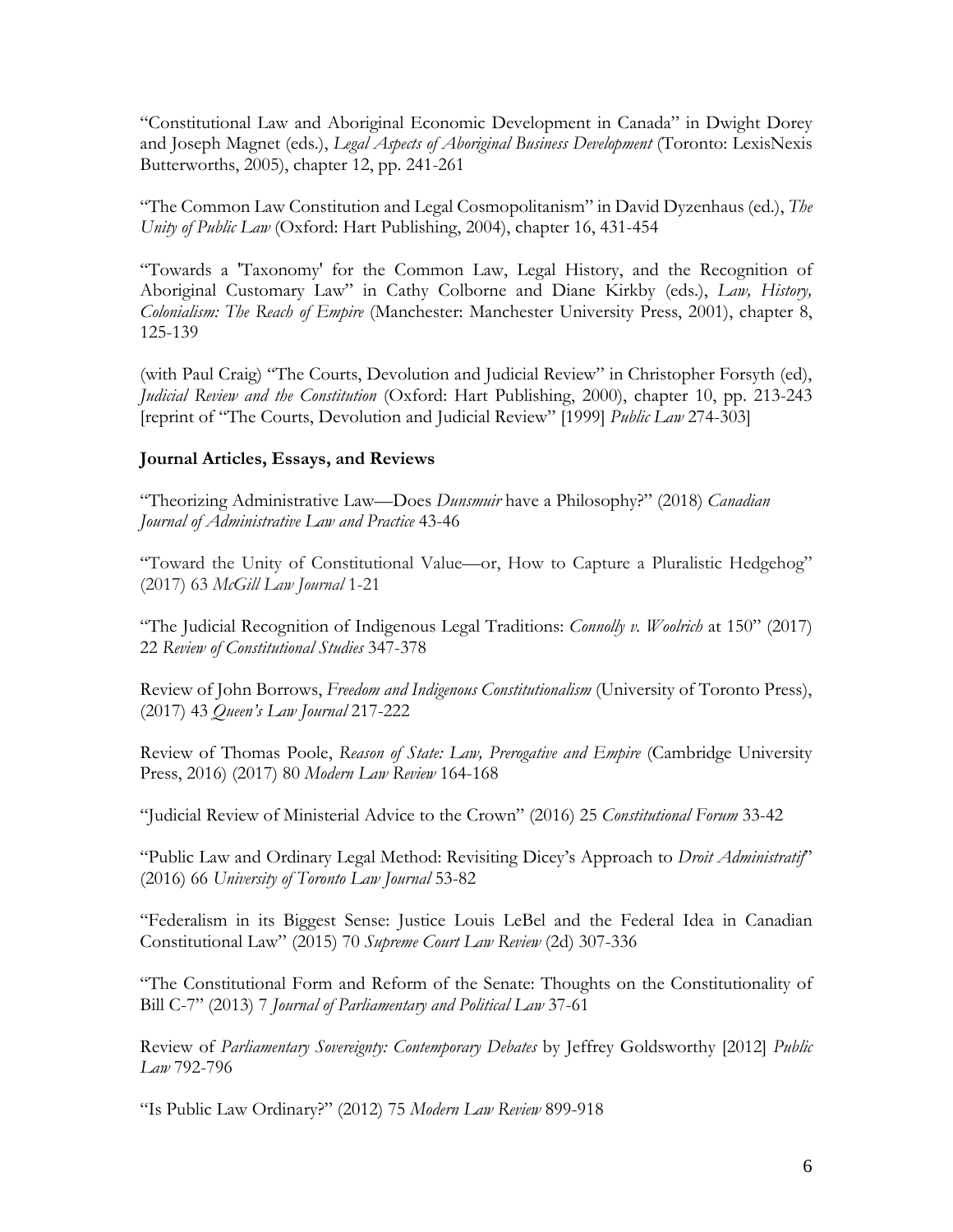"Dicey on Writing the *Law of the Constitution*" (2012) 32 *Oxford Journal of Legal Studies* 21-49

"The Law behind the Conventions of the Constitution: Reassessing the Prorogation Debate" (2011) 5 *Journal of Parliamentary and Political Law* 131-154

"Legality as Reason: Dicey, Rand and the Rule of Law" (2010) 55 *McGill Law Journal* 563-586

"Legal Humanism and Law as Integrity" (2008) 67 *Cambridge Law Journal* 352-375

"Histories of Colonialism, Legality and Aboriginality" (2007) 57 *University of Toronto Law Journal* 819-832

"'Let Right Be Done': A History of the Faculty of Law at Queen's University" (2007) 32 *Queen's Law Journal* 314-388

"The Morality of Aboriginal Law" (2006) 31 *Queen's Law Journal* 470-520

"How to Read Aboriginal Legal Texts from Upper Canada" (2003) 14 *Journal of the Canadian Historical Association* 93-116

"St. German on Reason and Parliamentary Sovereignty" (2003) 62 *Cambridge Law Journal* 335- 370

"Common Law, Reason, and Sovereign Will" (2003) 53 *University of Toronto Law Journal* 65-88

"Incorporating Common Law into the Constitution of Canada: *EGALE v. Canada* and the Status of Marriage" (2002) 41 *Osgoode Hall Law Journal* 75-113

"Brightening the Covenant Chain: Aboriginal Treaty Meanings in Law and History after Marshall" (2001) 24 *Dalhousie Law Journal* 75-138

"The Common Law Constitution in Canada: Return of *Lex Non Scripta* as Fundamental Law" (2001) 51 *University of Toronto Law Journal* 91-141

Book Review of *White Man's Law: Native People in Nineteenth Century Canadian Jurisprudence* (2000) 25 *Queen's Law Journal* 719-724

"The 'Golden Thread' of Continuity: Aboriginal Customs at Common Law and Under the Constitution Act, 1982" (1999) 44 *McGill Law Journal* 711-752

"Nationalism and the Pathology of Legal Systems: Considering the *Quebec Secession Reference* and Its Lessons for the United Kingdom" (1999) 62 *Modern Law Review* 371-396

(with Paul Craig) "The Courts, Devolution and Judicial Review" [1999] *Public Law* 274-303

"According to the Old Customs of Our Nation': Aboriginal Self-Government on the Credit River Mississauga Reserve, 1826-1847" (1999) 30 *Ottawa Law Review* 1-45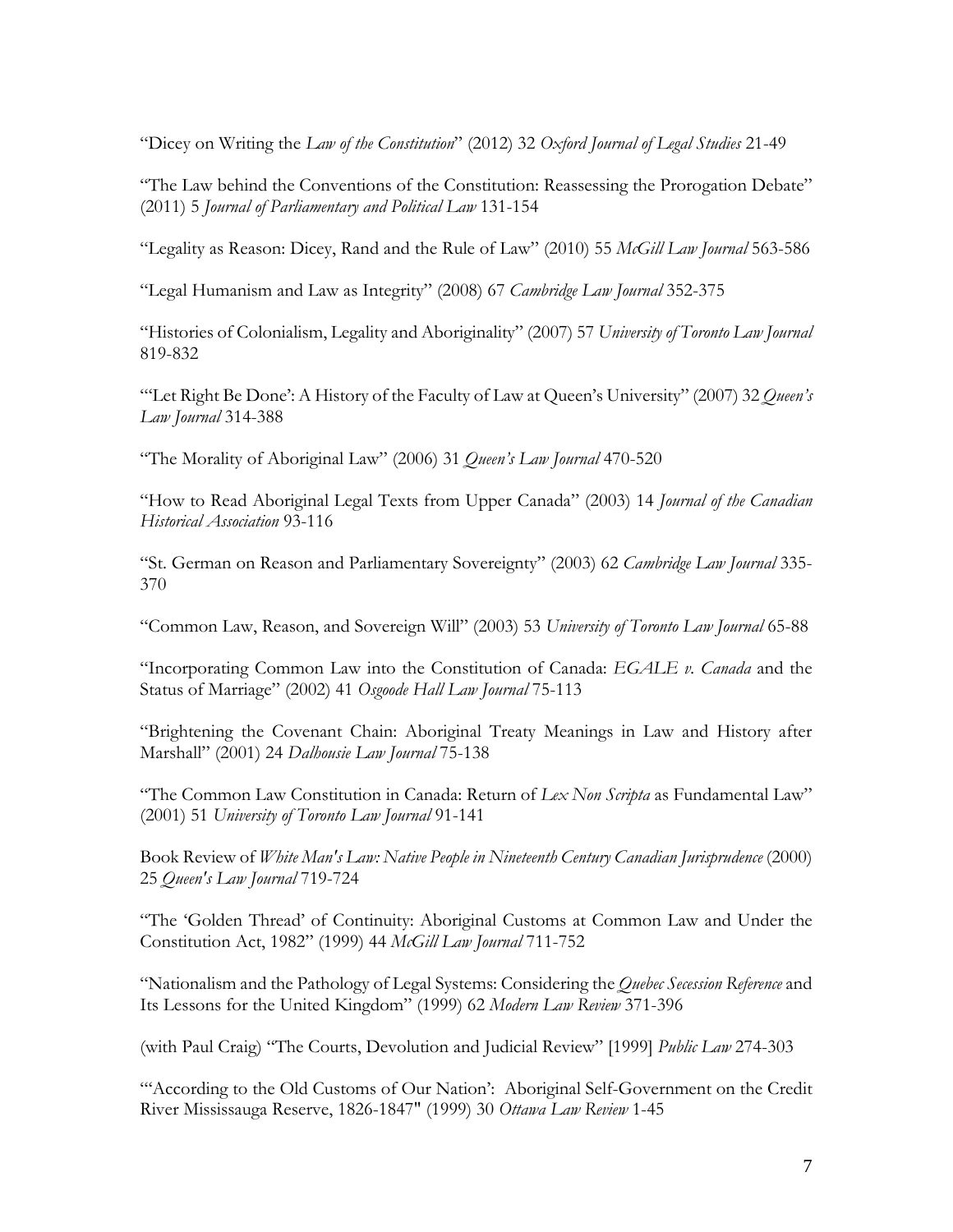"Aboriginal Rights, Magna Carta and Exclusive Rights to Fisheries in the Waters of Upper Canada" (1998) 23 *Queen's Law Journal* 301-368

"The Extension of Colonial Criminal Jurisdiction over the Aboriginal Peoples of Upper Canada: Reconsidering the *Shawanakiskie* Case (1822-26)" (1996) 46 *University of Toronto Law Journal* 273-310

"*Mohegan Indians v. Connecticut* (1705-1773) and the Legal Status of Aboriginal Customary Laws and Government in British North America" (1995) 33 *Osgoode Hall Law Journal* 785-829

"British Imperial Constitutional Law and Aboriginal Rights: A Comment on *Delgamuukw v. British Columbia*" (1992) 17 *Queen's Law Journal* 350-413

"Ecological Unity and Political Fragmentation: The Implications of the Brundtland Report for the Canadian Constitutional Order" (1991) 29 *Alberta Law Review* 420-449

### **WORK IN PROGRESS**

*The Covenant Chain Constitution: A Legal History of Crown-Indigenous Relations in Colonial Canada* – a book on law and Indigenous peoples in Upper and Lower Canada, 1760-1860

### **REPORTS AND SUBMISSIONS TO LEGISLATURES, GOVERNMENTS AND COURTS**

Oral and written submissions to the Senate of Canada Standing Committee on Legal and Constitutional Affairs on Bill C-45, *An Act respecting cannabis and to amend the Controlled Drugs and Substances Act, the Criminal Code and other Acts*, 29 March 2018

Written submissions to the Senate of Canada Standing Committee on Legal and Constitutional Affairs on Bill C-53, *An Act to assent to the alternations in the law touching the Succession to the Throne*, 5 March 2013

Expert witness appearing for the Mississaugas of Scugog Island First Nation in a constitutional challenge to provincial labour laws: *Mississaugas of Scugog Island First Nation v. National Automobile, Aerospace, Transportation and General Workers Union of Canada (CAW-Canada)*, *Local 444 et al*. [2006] O.J. No. 2159 (Div. Ct.); aff'd (2007), 88 O.R. (3d) 583 (C.A.); leave to appeal denied [2008] S.C.C.A. 35.

Report to the Government of Quebec on the history of provincial maritime boundaries, 23 March 2005

### **CONFERENCE, WORKSHOP AND SEMINAR PRESENTATIONS**

"Indigenous Legal Traditions in Canadian Law: Setting the Stage", keynote address at "Exploring Indigenous Justice Systems in Canada and Around the World", a conference organized by the Department of Justice, Government of Canada, 14-15 May 2019, Canadian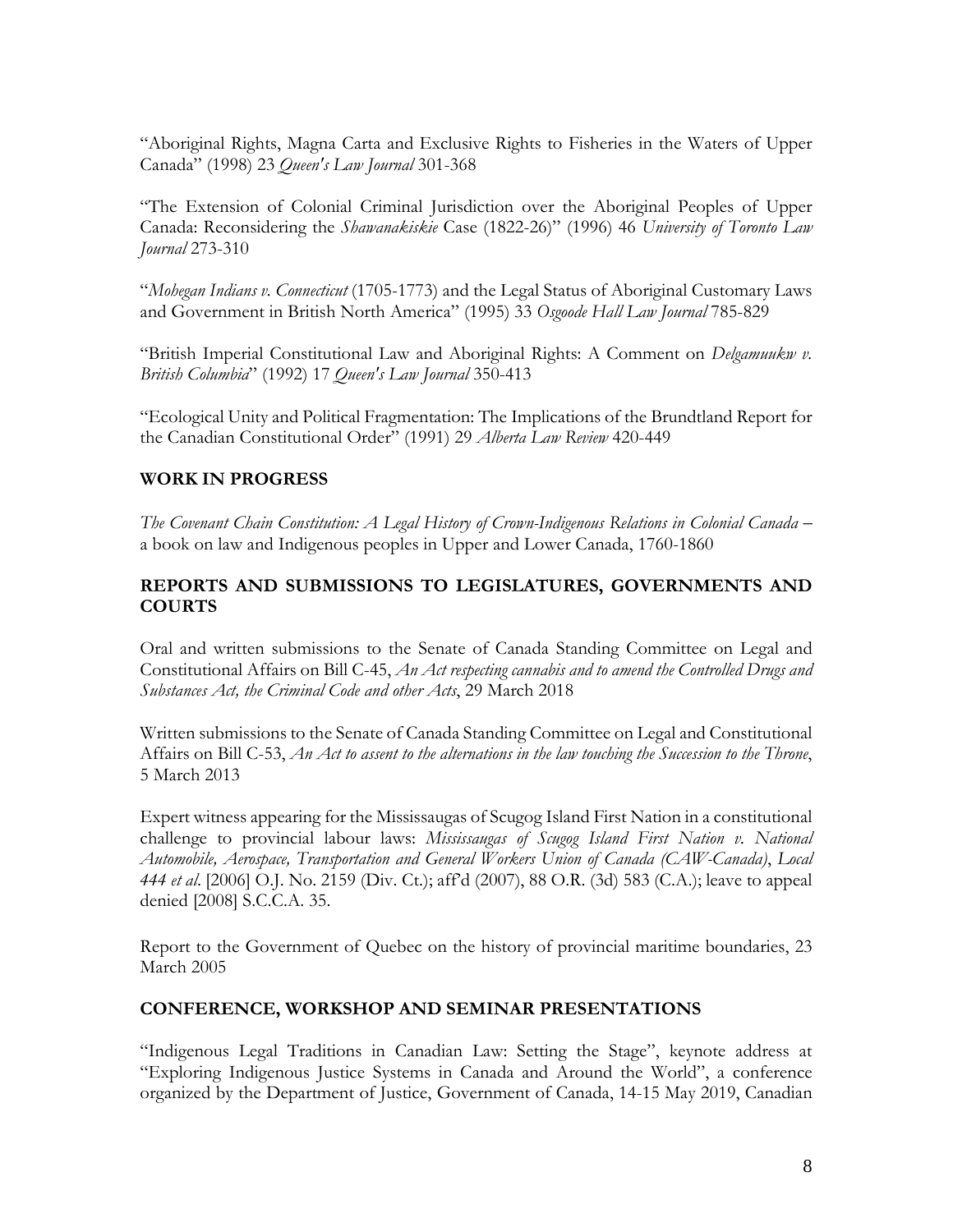Museum of History, Gatineau, Quebec

"The Covenant Chain and Criminal Justice in Canada, 1760-1800", presented at the Osgoode Society Legal History Workshop, University of Toronto, 13 March 2019, Toronto, Ontario

"Dicey's Rule of Law", Legal Theory Workshop, University of Toronto, Faculty of Law, 26 October 2018

"Self-determination and the concept of "territoriality" in Canada", presented at "The Territorial Aspects of Self-Determination", a workshop organized by the International Law Forum held in the Faculty of Law at Hebrew University of Jerusalem, 7 December 2017

"The Judicial Recognition of Indigenous Legal Traditions: *Connolly v. Woolrich* at 150", one of the keynote addresses at "Wahkohtowin – Reconciliation", a conference organized by the Centre for Constitutional Studies and the Faculties of Law and Native Studies, University of Alberta, held on the Enoch Cree First Nation Territory, 21-23 September 2017

"Are Foundational Constitutional Values in Canada Foundational?", presented at "Canada's Constitutional and Governance Challenges After 150 Years", a conference organized by the Glendon School of Public and International Affairs, Glendon Campus, York University, 29- 30 September 2017

"The Charter and the Idea of Canada", presented at "150th Anniversary of Canadian Confederation", a symposium organized by the Senate of Canada held in the Senate Chamber, Parliament of Canada, Ottawa, 25-26 May 2017

"Deliberating about Constitutionalism", presented at "Deliberative Governance and the Law", a workshop held at McGill University, Faculty of Law, organized by the Australian National University/McGill University Project on Deliberative Governance and Law, Montreal, Quebec, 24 April 2017

"Toward the Unity of Constitutional Value—or, How to Capture a Pluralistic Hedgehog", Inaugural Lecture as F.R. Scott Professor of Public and Constitutional Law, delivered in the Faculty of Law, McGill University, on March 30, 2017

"Agonistic, Deliberative, and Ordinary Constitutionalism", presented at "Deliberative Constitutionalism", a conference held at McGill University, Faculty of Law, organized by the Australian National University/McGill University Project on Deliberative Governance and Law, Montreal, Quebec, 7-8 April 2016

"Constitutive Power and the Nation(s) of Québec", presented at the Symposium on"Does Quebec Need a Written Constitution?" held at Yale University, with the support of the MacMillan Center for International and Area Studies and the Research Support Program on Intergovernmental Affairs and Québec Identity, March 31, 2016

"Shells and Constitutional Law: The Covenant Chain and the Two-Row Wampum Belts", presented at the Aboriginal Law Workshop Series, Faculty of Law, University of Toronto, 29 March 2016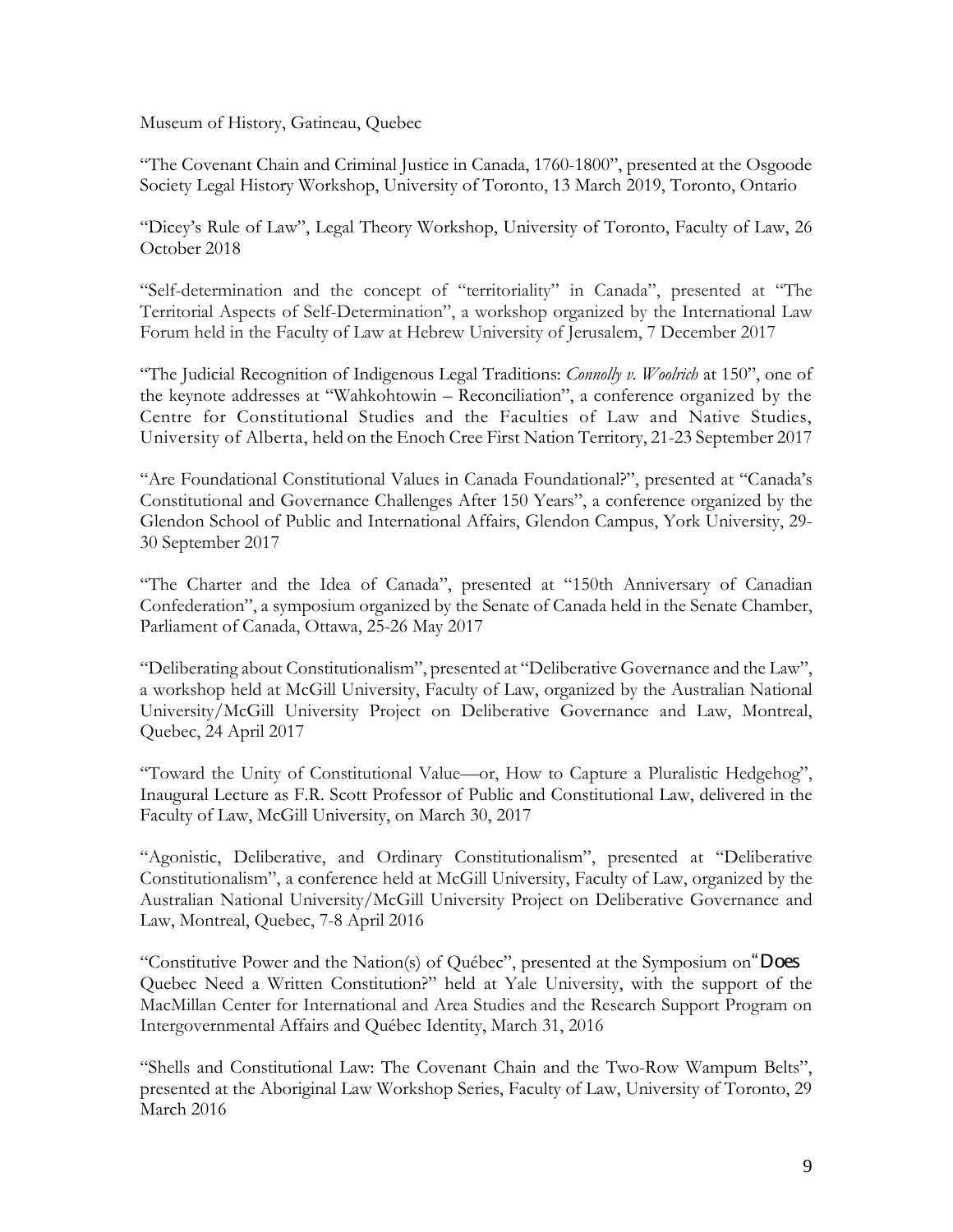"Judicial Review of Ministerial Advice to the Crown", presented at "The State of Canada's Constitutional Democracy", David Asper Centre for Constitutional Rights, Faculty of Law, University of Toronto, 26 February 2016

"Federalism's Wild Bouquet: Louis LeBel and the Federal Idea", presented at "The Legacy of Justice Louis LeBel" a workshop held at the Faculty of Law, University of Toronto, 17-18 October 2014

"Public Law and Ordinary Legal Method", presented at the "Public Law Conference: Process and Substance in Public Law" a conference held at the Faculty of Law, University of Cambridge, 15-17 September 2014

"Succession to the Throne and the Constitution of Canada", presented at "The Crown and Parliament", a conference organized by the Canadian Study of Parliament Group, Ottawa, Ontario, 16 May 2014

"Dicey's Taxonomy for Constitutions", presented at "Dicey's Lost Lectures on Comparative Constitutionalism" organized by the Cambridge Centre for Public Law, University of Cambridge, 16 May 2014

"Unwritten Constitutions", presented at the Philosophical Foundations of Constitutional Law Workshop, Faculty of Law, University of Toronto, 10-11 May 10 2014

"Where there is a Right there is a (Legal Framework for) a Remedy: Legal Remedies and the Covenant Chain Treaty Relationship", presented at "Peace, Friendship & Respect: A Critical Examination of the Honour of the Crown on the 250-Year Anniversary of the Royal Proclamation and the Treaty of Niagara", a conference held in conjunction with the 25<sup>th</sup> annual meeting of the Indigenous Bar Association in Canada, at the Chippewas of Rama First Nation, 7-9 October 2013

"The Royal Proclamation, the Canadian Constitution and Aboriginal Peoples", presented at "Creating Canada: From the Royal Proclamation of 1763 to Modern Treaties", hosted by the Land Claims Agreements Coalition at the Canadian Museum of Civilization, Gatineau, Quebec, 7 October 2013

"Dicey's Jurisprudence", presented at the Oxford Jurisprudence Discussion Group, Oxford University, 21 February 2013

"'Looking for a knot in the bulrush': Reflections on Law, Sovereignty and Aboriginal Rights", presented at "35@30: Reflecting on 30 Years of Section 35", a conference held at the University of Toronto Faculty of Law, October 25-27, 2012

"Constitutionality of the Senate Reform Bill", presented at "Outline of the 42nd Parliament", organized by the Ontario Bar Association (Constitutional Law section), Ottawa, Ontario, 16 May 2012.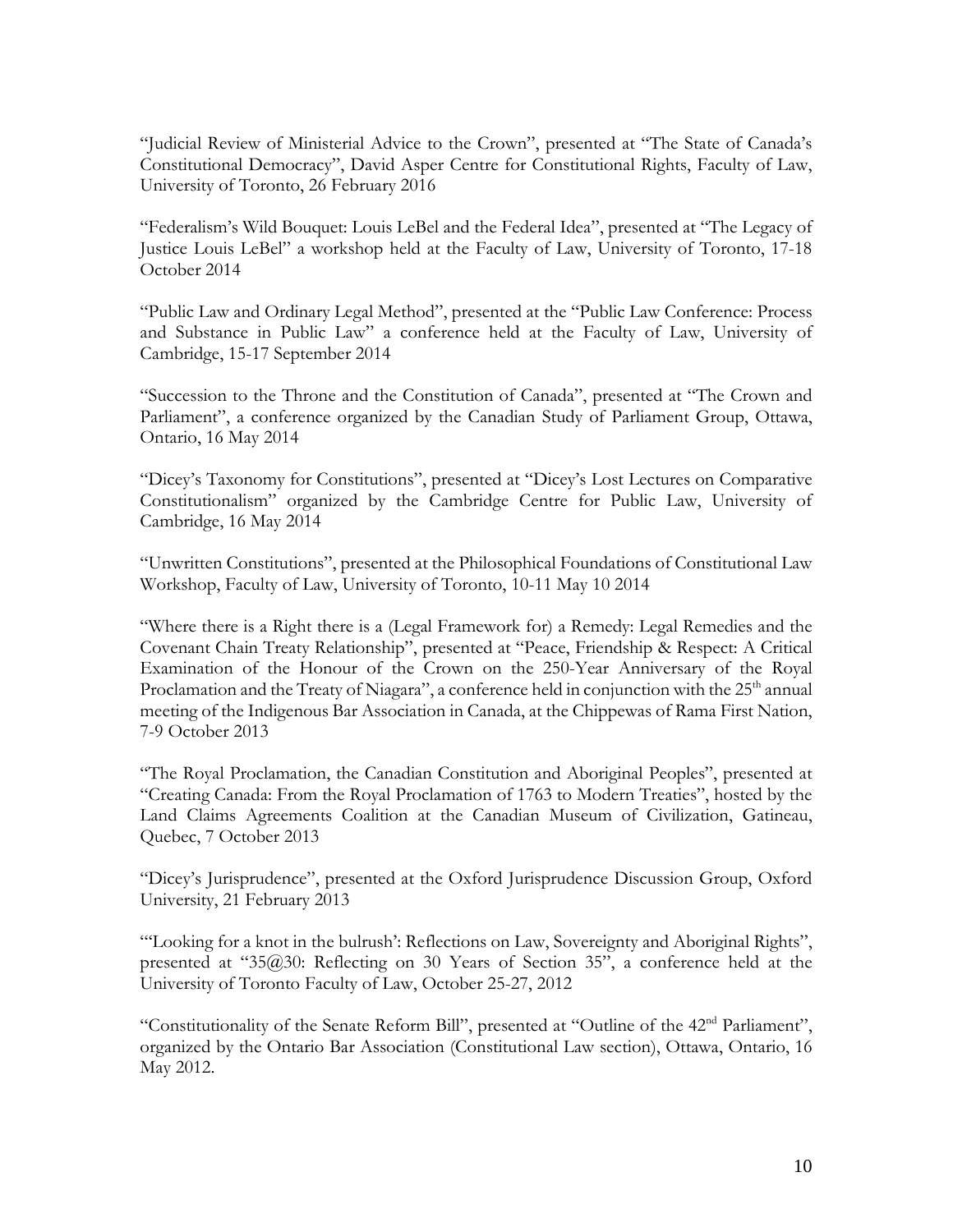Commentator at "How to Break Out of Colonialism", a conference held by the Indigenous Peoples and Governance program, 17-20 April 2012, Montreal, Quebec.

"The Law of (Indigenous) Nations in Canada", presented at "United Nations Declaration on the Rights of Indigenous Peoples: Milestone But What Next?", a conference held by the Centre for Indigenous Governance and the Ryerson Law Research Centre, Ryerson University, Toronto, Ontario, 29 November 2011.

"Dicey and the Making of Public Law", presented at the School of Law, University of Edinburgh, Edinburgh, U.K., 10 November 2010.

"'The Union of Law and Letters': Dicey on Legal Literature and Legal Method", presented in a joint session of the Legal and Political Theory Workshop and the Legal Biography Workshop, Department of Law, London School of Economics, London, U.K., 3 November 2010

"The Law behind the Conventions of the Constitution: Reassessing the Prorogation Debate", presented at Faculté de droit de l'université Laval, Québec, 24 October 2010

"The Union of Law and Letters': Dicey on Legal Literature and Legal Method", presented in the Legal Theory Workshop at the Faculty of Law, McGill University, Montréal, Québec, 5 March 2010

"Reconciliation and the Foundations of Aboriginal Law in Canada", presented to the law clerks of the Federal Court and the Federal Court of Appeal, Ottawa, Ontario, 24 February 2010

"The bond of friendship between you & us...": Writing a History of Aboriginal Law in Canada", presented at the Osgoode Society Symposium on Canadian Legal History, held in celebration of the 30<sup>th</sup> anniversary of the Osgoode Society for Canadian Legal History at Osgoode Hall, Toronto, Ontario, 30 October 2009

"Legality as Reason: Dicey and Rand and the Rule of Law" presented at a conference entitled "The Legacy of *Roncarelli v. Duplessis* – 1959-2009, organized by the Université de Sherbrooke and University of Toronto, North Hatley, Québec, 18 & 19 September 2009

"'Your Sovereign and our Father': The Imperial Crown and the Idea of Legal-Ethnohistory" presented at a symposium entitled "The Transposition of Empire" held at the Monash Centre of European Studies in Prato, Italy, 20-22 April 2009

"Jurisdiction, Functionalism and Constitutionalism in Canadian Administrative Law" presented at the "Joint Conference on Effective Judicial Review: A Cornerstone of Good Governance", organized by the Centre for Public Law, University of Cambridge, and the Chinese University of Hong Kong, at Hong Kong, 10-12 December 2008

"Respecting Deference as Respect", presented at the Roundtable on *Dunsmuir*, University of Toronto Faculty of Law, 4 June 2008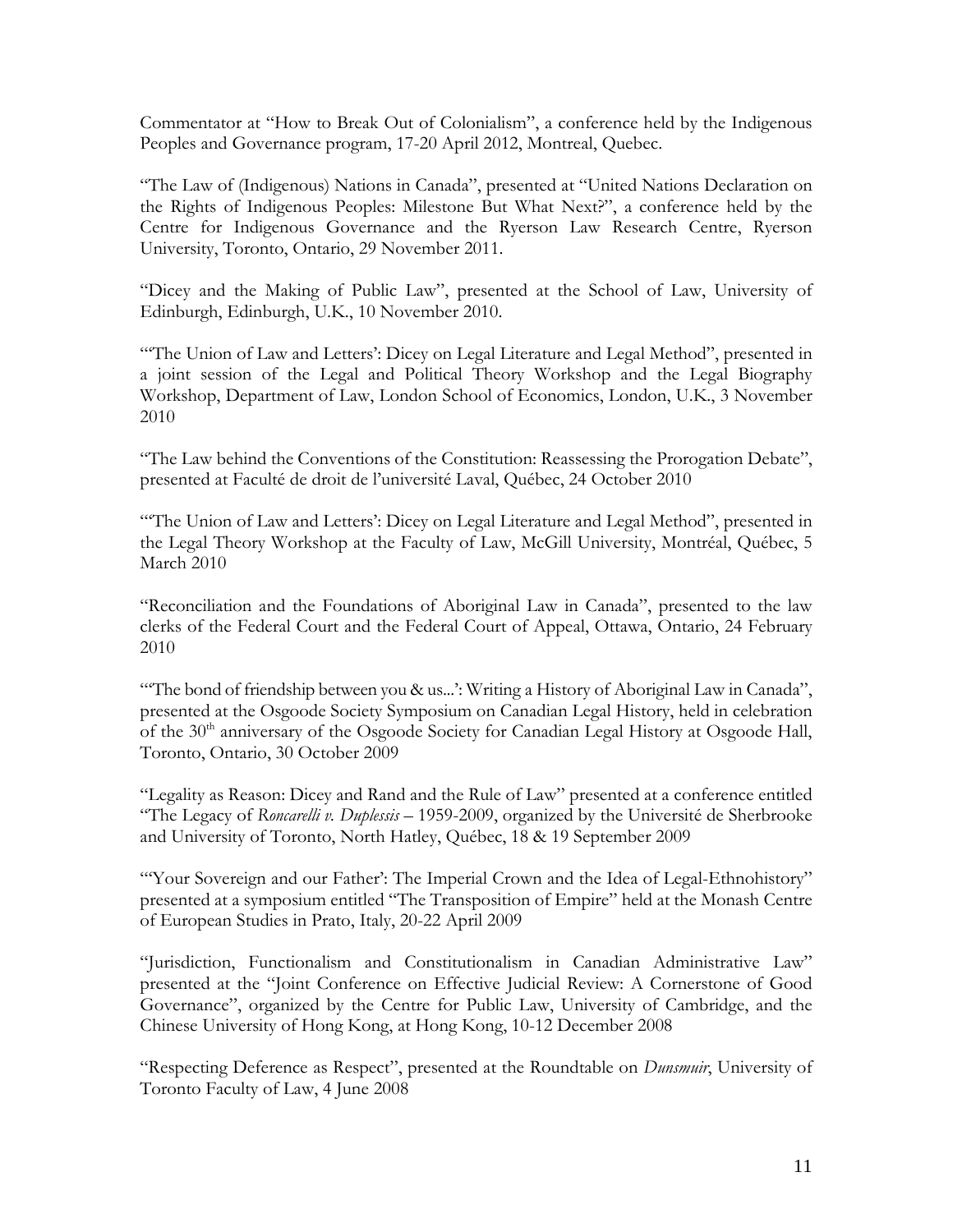Discussant on Panel "Kinship, Constitutionalism, and Land Tenure: Expressions of Indigenous Legal Systems" at the American Society for Ethnohistory Annual Conference, Tulsa, Oklahoma, 7-10 November 2007

"The Jurisprudence of Reconciliation: Aboriginal Rights in Canada", faculty seminar presented at the Faculty of Law, University of Windsor, 22 January 2007

"Written Constitutions and Unwritten Constitutionalism" presented at Interpreting the Constitution: A Colloquium on Constitutional Interpretation, University of Western Ontario, Faculty of Law, 13-14 October 2006

"Hercules as Legal Humanist: The Historical Foundations of Dworkin's Jurisprudence" presented at the Current Legal Issues Colloquium on Law and Philosophy, University College London, United Kingdom, 3-4 July 2006

"The Dimensions of Reconciliation: *Gladstone* and the Great Lakes" presented at Reconsidering *R v. Gladstone*: Aboriginal Rights to Fish Since 1996, 12-14 October, 2005, Faculty of Law and First Nations House of Learning, University of British Columbia, Vancouver, B.C.

"The Morality of Aboriginal Law" presented at Constitutionalism and Political Morality: A Symposium in Honour of John Whyte, 30 September and 1 October, 2005, Faculty of Law, Queen's University, Kingston, Ontario

"Christopher St. German on Reason and Legislative Will" presented at the Centre for Public Law, University of Cambridge, 2 May 2005

"Unwritten Constitutionalism" presented at the Oxford Jurisprudence Discussion Group, University of Oxford, 8 February 2005

"Written Texts and Unwritten Constitutionalism" presented at the Centre for Public Law, University of Cambridge, 2 February 2005

"The Emerging Constitutional Law Framework for Aboriginal Business Development in Canada" presented at "Aboriginal Business Development and the Law: From Microcredit to Megaproject", a conference organized by the Congress of Aboriginal Peoples, Ottawa, Ontario, 20-21 June 2004

"Indigenous and Non-Indigenous Legal Traditions" presented at "Exploring Indigenous Legal Traditions", a conference organized by the Department of Justice and the Law Commission, held at Dalhousie University, Halifax, Nova Scotia, 30-31 March 2004

Comment on Jeremy Waldron's presentation, "Indigenity? First Peoples and Last Occupancy", at a conference entitled "Reparations: An Interdisciplinary Examination of Some Philosophical Issues", 6-8 February 2004, Philosophy Department, Queen's University, Kingston, Ontario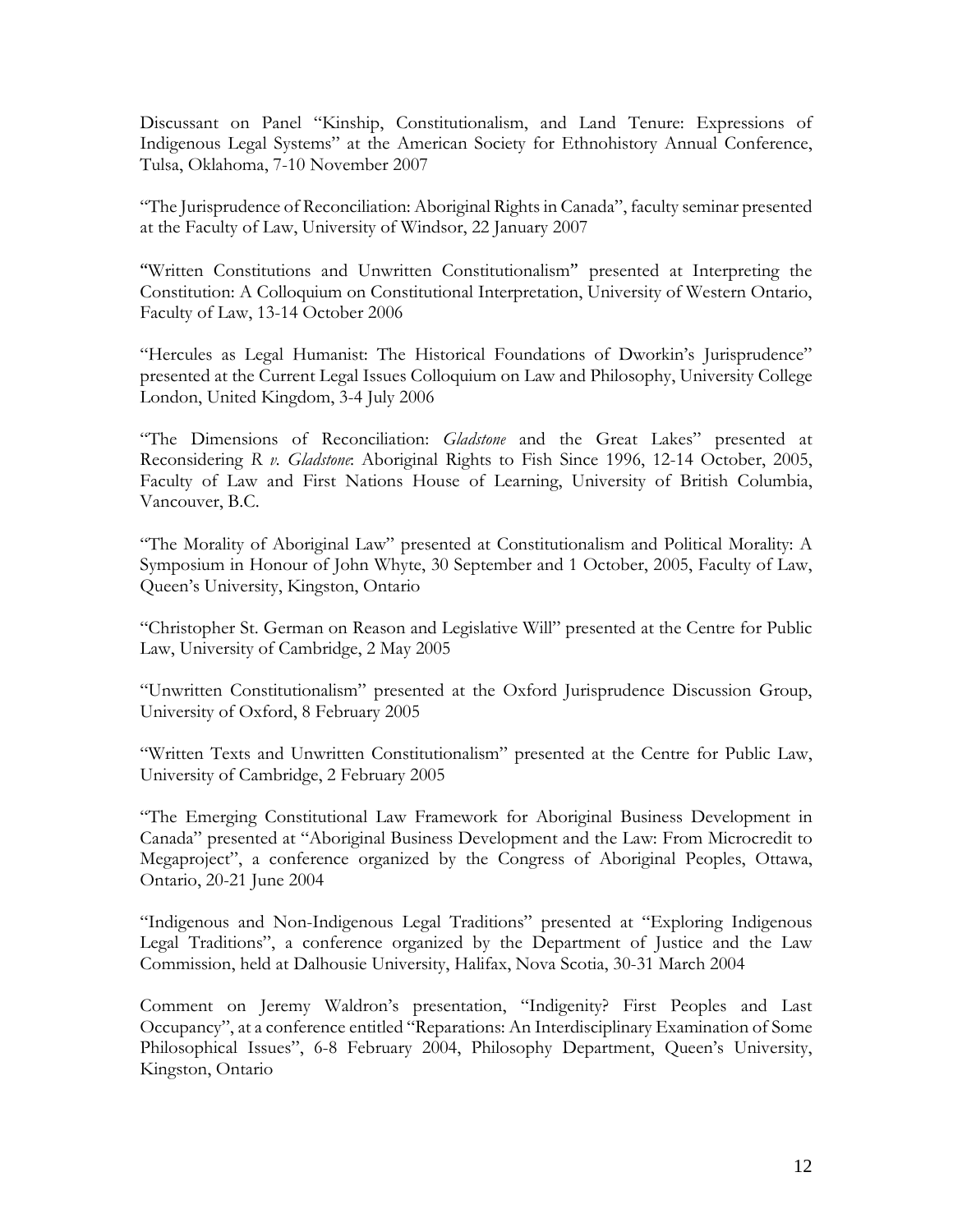"A Legal-Ethnohistory of Crown-Indian Relations: Methods, Perspectives and Sources" presented at the Legal History Seminar, Faculty of Law, University of Toronto, 30 September 2003

"How to Read Aboriginal Legal Texts from Upper Canada" presented at the Canadian Historical Association Conference, Halifax, Nova Scotia, 29 May 2003

"The Common Law Constitution and Legal Cosmopolitanism" presented at The Authority of Reasons Conference, 3-4 January 2003, Faculty of Law, University of Toronto

"The Right to Cross a River?: Aboriginal Rights and the *Mitchell* Case", Pacific Business and Law Institute National Conference on Canadian Aboriginal Law, 25-26 October 2001, Toronto, ON

"The Borders of Aboriginal Rights: A Look at the Supreme Court of Canada Decision in *Mitchell'*, Politics Colloquium, Queen's University, Political Studies Department, 24 October 2001

"The Sanctity of Patents?: Why Crown Patents Do Not Extinguish Aboriginal Title", Pacific Business and Law Institute National Conference on Aboriginal Law and Governance - 2001, 19-20 April 2001, Vancouver, B.C.

"Aboriginal Treaty Rights and the Marshall Case: Implementing the New 'Covenant-Chain Constitution' in Canada", Policy Studies 'Brown Bag' Lecture Series, Queen's University, 5 October 2000

"Dworkin, Legal Positivism and Canada's Unwritten Constitution", Labour Law Symposium, Labour Law Casebook Editors' Group, University of Toronto, 17 June 2000

"First Nations, Treaties and Courts" delivered at the first annual Aboriginal Studies Symposium, 6 November 1999, organized by the Four Directions Aboriginal Student Centre, Queen's University

"The 'Golden Thread' of Continuity: Aboriginal Rights at Common Law", presented at the Empires/Colonies/Legal Cultures Conference, 17th Annual Conference of the Australian and New Zealand Law and History Society, held jointly with the Canadian Law and Society Association, Melbourne, Australia, 3-5 July 1998

"Aboriginal Culture and Customs in the Law of Former British Colonies", Anthropology Department, Friday Lecture Series, Oxford University, 15 May 1998

### **GRADUATE STUDENT SUPERVISION**

Constantin Schiavon, "La Charte des renards: perspective pluraliste sur le constitutionnalisme Canadien" (LL.M. Thesis, McGill University, August 2018)

Hugo Choquette, "The Constitutional Status of Aboriginal Languages" (Ph.D. Thesis, Queen's University, October 2016)